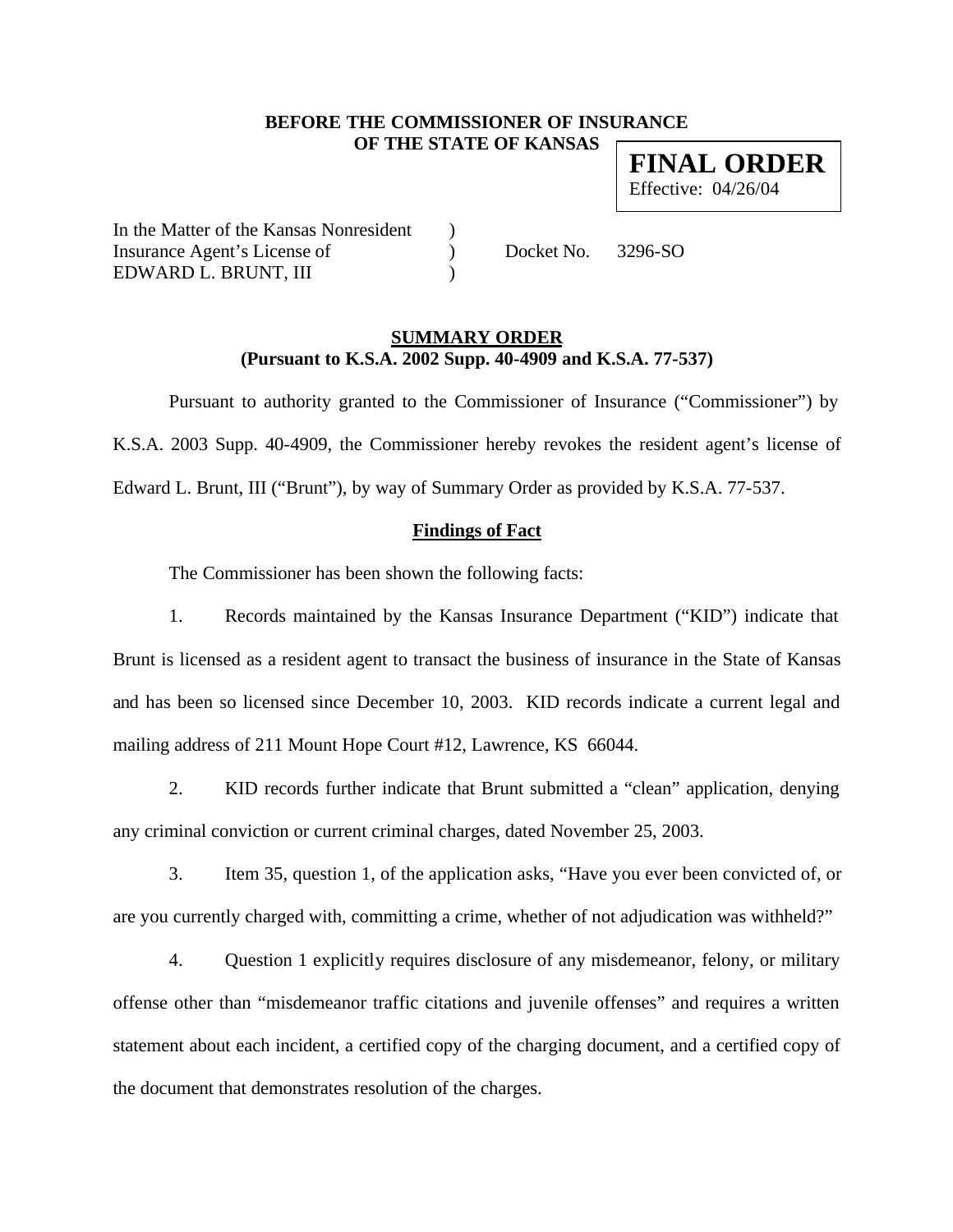5. The application packet includes Guidelines for Answering Question 1.

6. The Guidelines clarify that minor traffic violations need not be disclosed and list traffic-related offenses that must be disclosed, including driving while suspended and driving while intoxicated or under the influence of alcohol or drugs.

7. Brunt signed the application under the certification and attestation, which stated in relevant part, "I hereby certify that, under penalty of perjury, all of the information submitted in this application and attachments is true and complete. I am aware that submitting false information or omitting pertinent or material information in connection with this application is grounds for license revocation or denial of the license and may subject me to civil or criminal penalties."

8. KID issued a license based on the "clean application" effective December 10, 2003.

9. KID subsequently obtained a Kansas Bureau of Investigation ("KBI") criminal history report for Brunt that disclosed an April 12, 2002, misdemeanor conviction of violation of K.S.A. 8-260(a)(1) in the Lawrence Municipal Court, Case Number 022003211, and a January 31, 2003, arrest and pending charges of driving under the influence of alcohol or drugs ("DUI"), in violation of K.S.A. 8-1567, and driving while cancelled, suspended, or revoked, in violation of K.S.A. 8-262.

10. K.S.A. 8-260(a)(1) prohibits display or possession of "any fictitious or fraudulently altered driver's license."

11. By letter dated December 19, 2003, KID requested information on the disposition of the DUI charge.

2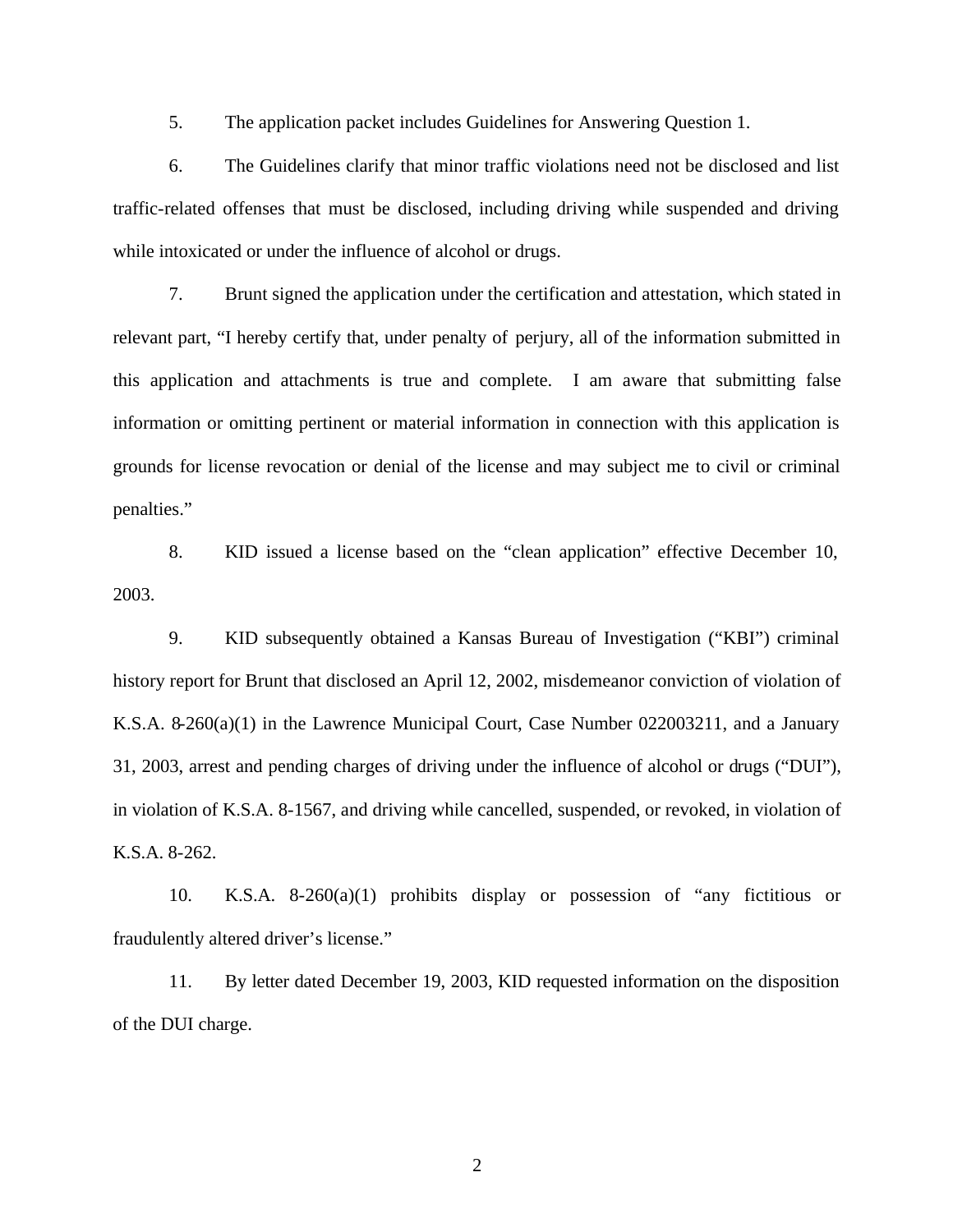12. By letter dated February 20, 2004, KID renewed the request and, in addition, requested all information required by the application and any undisclosed negative history by March 8, 2004.

13. By facsimile message dated 3/5/04, stamped June 4, 2000, at 00:43, and received in the KID agent licensing division on March 15, 2004, Brunt responded as follows: "I am responding in regards to the disposition of my DUI case. I was found guilty of the charge. If you have any questions for me please contact me."

14. To date, KID has received no other information from Brunt.

#### **Applicable Law**

15. K.S.A. 2003 Supp. 40-4909(a) provides, in relevant part:

"The commissioner may deny, suspend, revoke or refuse renewal of any license issued under this act if the commissioner finds that the applicant or license holder has: (1) Provided incorrect, misleading, incomplete or untrue information in the license application . . . (3) Obtained or attempted to obtain a license under this act through misrepresentation or fraud  $\dots$  [or] (6) Been convicted of a misdemeanor or felony  $\dots$ .

16. The Commissioner may revoke any license issued under the Insurance Agents

Licensing Act if the Commissioner finds that the insurable interests of the public are not properly served under such license. K.S.A. 2003 Supp. 40-4909(b).

#### **Conclusions of Law**

17. The Commissioner has jurisdiction over Brunt and the subject matter of this proceeding, and such proceeding is held in the public interest.

18. Based upon the facts contained in paragraph 9 above, the Commissioner finds that Brunt has been convicted of three misdemeanors, including one that appears to have involved fraud or deception.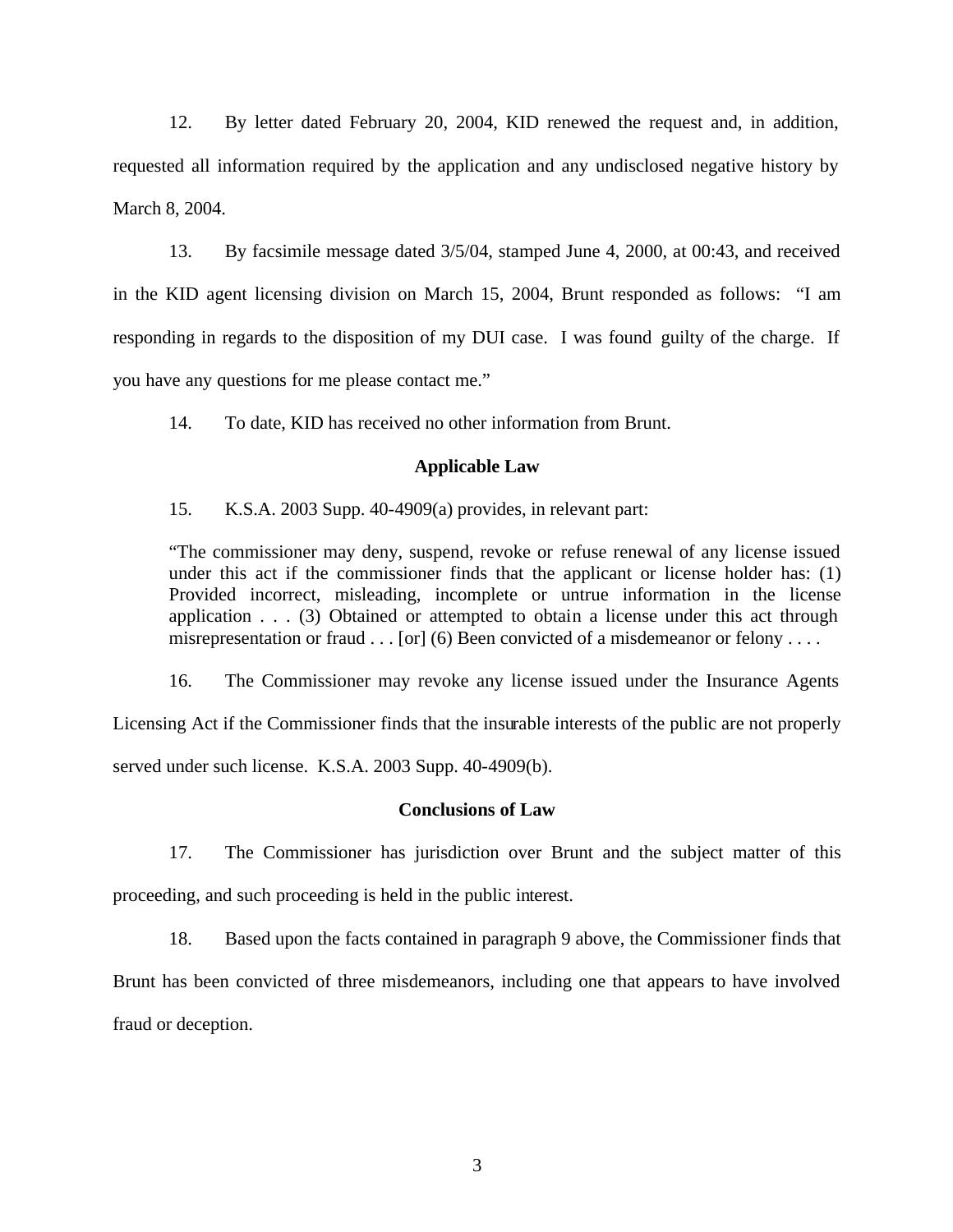19. Based upon the facts contained in paragraphs 2 through 7 above, the Commissioner concludes that Brunt provided incorrect, misleading, incomplete or untrue information in the license application.

20. Based upon the facts contained in paragraphs 2 through 8 above, the Commissioner concludes that Brunt obtained his Kansas license through a misrepresentation by denying any criminal convictions.

21. The Commissioner further finds that the misrepresentation was material because a conviction of the offense of driving while suspended or revoked indicates a disregard for regulatory authority and use of a "fictitious or fraudulently altered driver's license" is a crime of dishonesty.

22. The Commissioner concludes that KID would have been unlikely to have issued a license to Brunt had Brunt disclosed the facts of his convictions on his application absent compelling mitigating circumstances.

23. Based upon the existence and nature of the offenses and the material omission from the application, the Commissioner concludes that good cause exists pursuant to K.S.A. 2003 Supp 40-4909(a) to revoke the Kansas resident insurance agent's license of Edward L. Brunt, III.

24. Based on the facts and circumstances set forth herein, it appears that the use of summary proceedings in this matter is appropriate, in accordance with the provisions set forth in K.S.A. 77-537(a), in that the use of summary proceedings does not violate any provision of the law and the protection of the public interest does not require the KID to give notice and opportunity to participate to persons other than Edward L. Brunt, III.

4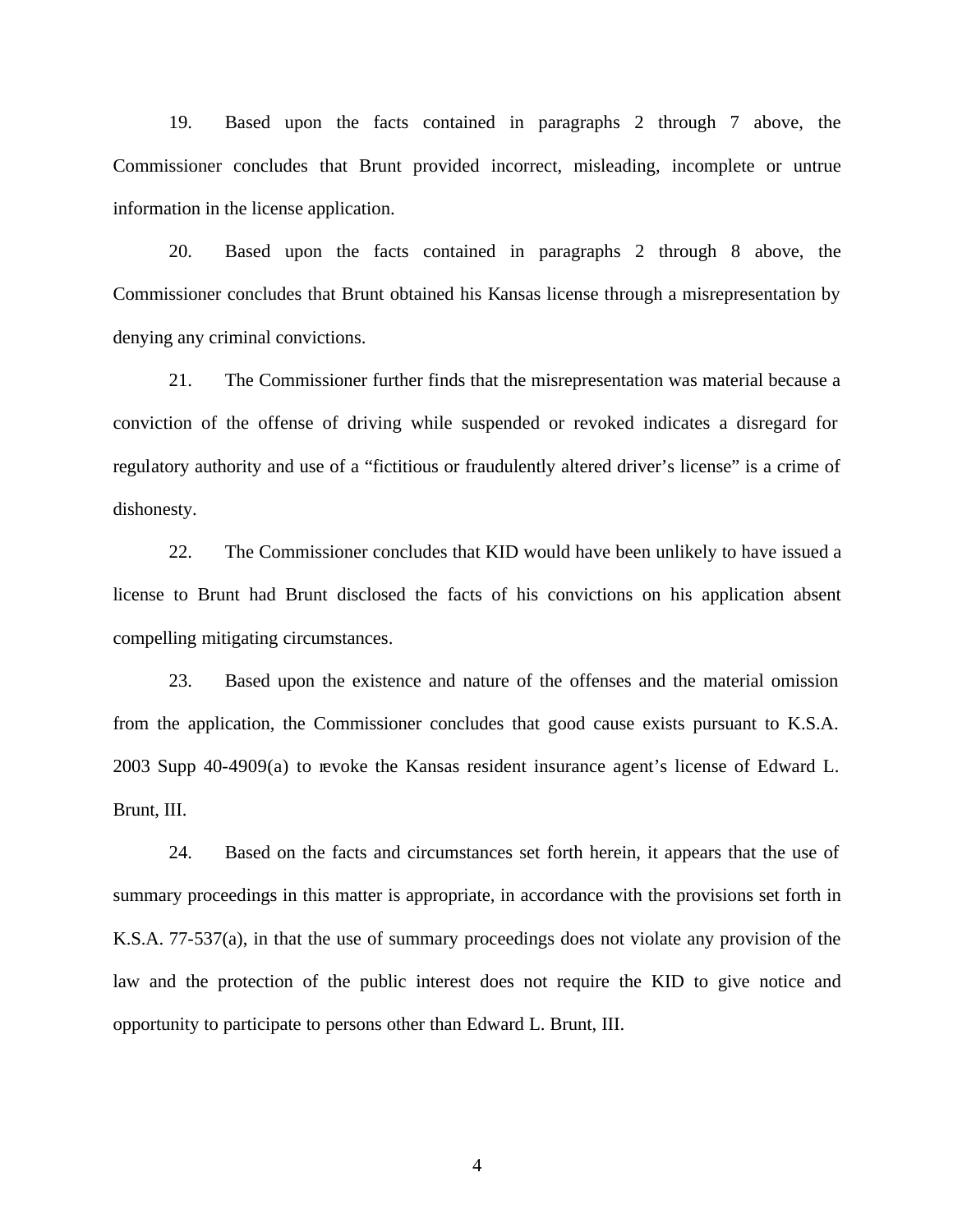# **IT IS THEREFORE ORDERED BY THE COMMISSIONER OF INSURANCE THAT** the Kansas resident insurance agent's license of Edward L. Brunt, III, is hereby **REVOKED**.

#### **Notice and Opportunity for Hearing**

Edward L. Brunt, III, within fifteen (15) days of service of this Summary Order, may file with the KID written request for a hearing on this Summary Order, as provided by K.S.A. 77-

542. In the event a hearing is requested, such request should be directed to:

John W. Campbell General Counsel Kansas Insurance Department 420 S.W.  $9<sup>th</sup>$  Street Topeka, KS 66612

Any costs incurred as a result of conducting any administrative hearing shall be assessed against the agent who is the subject of the hearing as provided by K.S.A. 2003 Supp. 40-4909(f). Costs shall include witness fees, mileage allowances, any costs associated with the reproduction of documents which become part of the hearing record, and the expense of making a record of the hearing.

If a hearing is not requested, this summary order shall become effective as a Final Order, without further notice, upon the expiration of the fifteen-day period for requesting a hearing.

The person designated pursuant to K.S.A. 77-613(e) to receive service of a petition for judicial review on behalf of the KID is John W. Campbell, General Counsel, Kansas Insurance Department,  $420$  S.W.  $9^{th}$  St., Topeka, KS 66612.